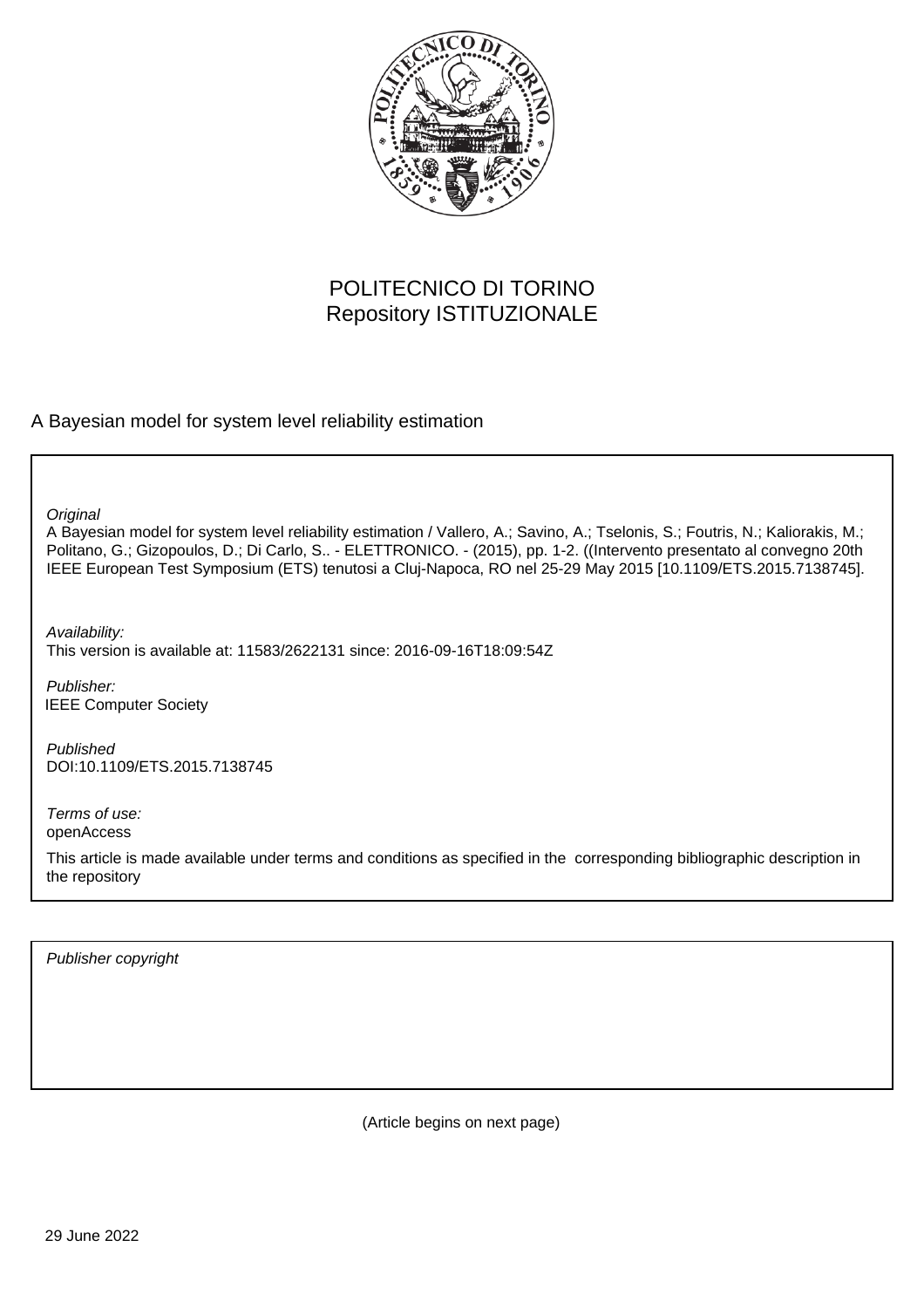# A bayesian model for system level reliability estimation

A. Vallero\*, A. Savino\*, S. Tselonis<sup>†</sup>, N. Foutris<sup>†</sup>, M. Kaliorakis<sup>†</sup>, G. Politano\*, D. Gizopoulos<sup>†</sup>, S. Di Carlo\* <sup>∗</sup>Control and Computer Engineering Department, Politecnico di Torino, 10129 Torino, Italy †Department of Informatics & Telecommunications, University of Athens, 15784, Athens Greece

 $Abstract-<sup>1</sup>$  Nowadays, the scientific community is looking for ways to understand the effect of software execution on the reliability of a complex system when the hardware layer is unreliable. This paper proposes a statistical reliability analysis model able to estimate system reliability considering both the hardware and the software layer of a system. Bayesian Networks are employed to model hardware resources of the processor and instructions of program traces. They are exploited to investigate the probability of input errors to alter both the correct behavior and the output of the program. Experimental results show that Bayesian networks prove to be a promising model, allowing to get accurate and fast reliability estimations w.r.t. fault injection/simulation approaches.

### I. INTRODUCTION

Reliability is an important design aspect for computer systems due to the aggressive technology miniaturization. Unreliable hardware components affect computing systems at several levels. After a raw error manifests in a hardware block (e.g., microprocessor, memory), it can be propagated to other layers composing the full system and eventually reach the software stack of the system and corrupt either data or instructions of software applications. Nevertheless, the software stack itself can play an important role in masking errors generated in the underlying layers [1]. Therefore, the role of the software stack coupled with the target hardware architecture must be carefully considered when system reliability is analyzed.

This paper proposes a new statistical approach for the estimation of the reliability of a microprocessor-based system considering both the hardware and the software layer. The software execution on the microprocessor is modeled in the form of a Bayesian network that describes relations among resources (e.g., registers, memory elements, functional units) involved in the execution of the instructions composing a program. The Bayesian model is then exploited to compute a probability of correct (error-free) execution of the software in the presence of a hardware fault, used to estimate the overall reliability of the system.

Transient, intermittent and permanent faults can be considered in this phase without affecting the way the highlevel model is constructed. Due to limitation in space, without loosing generality, in this paper we will focus on transient faults as a special case. Experimental results performed on a program executed on top of a x86-64 microprocessor show that reliability estimations are accurate when compared to those obtained by time-consuming fault-injection experiments performed using a micro-architectural fault injector. At the same time, the proposed approach enables a significant reduction of the time required to perform the reliability analysis, enabling fast and accurate reliability evaluations.

#### II. RELIABILITY ANALYSIS

The proposed statistical reliability analysis methodology estimates the probability of failure of a computer system running a program.

Bayesian networks are employed to model program traces, i.e., sequences of instructions issued by the microprocessor when the program is executed with a specific workload. Several traces can be obtained from a single program by profiling its execution with different workloads using a dedicated profiler. Fig.1 shows an example of how a program trace can be modeled resorting to a Bayesian network. Nodes of the network represent program's resources and input errors while edges model possible error propagation/masking paths among resources.



Fig. 1. Example of a bayesian network model for a simple sequence of two instructions.

Once conditional probabilities are set up properly for every node, the BN network can be solved and the probability of correct execution of a trace can be estimated. However, only a subset of the instructions of a trace directly affect resources that identify the final outcome of the computation. We denote this subset of instructions as active state instructions  $(A<sub>I</sub>)$ .

To compute the probability that a program trace is correct, error probability is taken into account only for output resources

<sup>&</sup>lt;sup>1</sup>This paper has been fully supported by the 7th Framework Program of the European Union through the CLERECO Project, under Grant Agreement 611404.